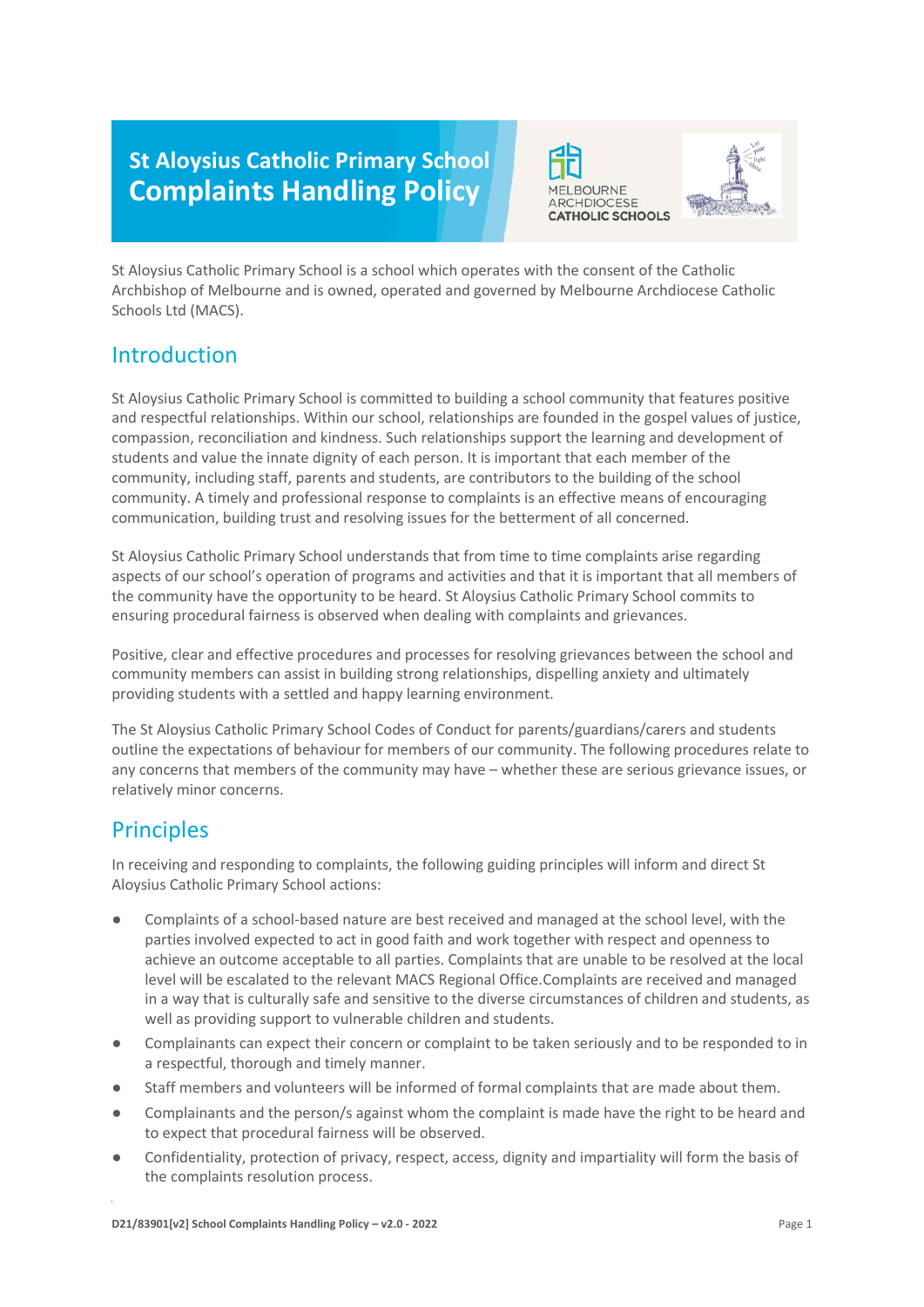- The complaints resolution process will seek to achieve the restoration of good and respectful relationships.
- The best interests of the school community together with the interests of the individual will be taken into account.
- Recordkeeping, reporting, privacy and employment law obligations will be complied with when receiving and handling complaints.

### Definition

#### **Complaint**

A complaint is an expression of dissatisfaction with an action taken, decision made, service provided or handling of an issue at a MACS school.

## Providing Feedback to St Aloysius Catholic Primary School

St Aloysius Catholic Primary School has procedures and processes in place by which parents/guardians/carers and the broader school community can confidently raise concerns in the knowledge that they will be listened to and their concerns will be professionally managed in a timely, confidential and appropriate manner.

Relationships with the school community are important to us. We take complaints raised by parents/guardians/carers and the broader school community seriously. There are many avenues to provide feedback to school staff. These include:

- annual formal parent/guardian/carer survey
- formally scheduled parent/guardian/carer feedback forums
- meetings with the principal or other staff members to express concerns
- contact with MACS Regional Office Western Region if all other avenues have been exhausted.

### Who to Contact to Make a Complaint

The nature of the complaint will determine who is the most appropriate person or body to manage the concerns raised. Complaints should be directed to the St Aloysius Catholic Primary School principal in the first instance.

For complaints of a serious nature involving school staff, the following additional information is provided.

#### **Misconduct or serious misconduct**

All complaints of alleged misconduct or serious misconduct by a teacher, staff member or volunteers should be reported to the principal of St Aloysius Catholic Primary School.

Complaints about teachers can also be reported to the Victorian Institute of Teaching (VIT) – the regulator in relation to the registration and investigation of serious misconduct (including conduct which is of a physical or emotional nature) of all teachers in the state of Victoria. If unsure whether the complaint constitutes serious misconduct by a teacher, contact the VIT on 1300 888 067 or [vit@vit.vic.edu.au.](mailto:vit@vit.vic.edu.au)

In some cases, certain actions which involve physical or emotional misconduct, such as unlawful assault or threats to the person, may constitute a criminal offence. These types of offences should be reported to and investigated by the police. Initial consultation with the principal of St Aloysius Catholic Primary School may help to determine the appropriate course of action in these circumstances.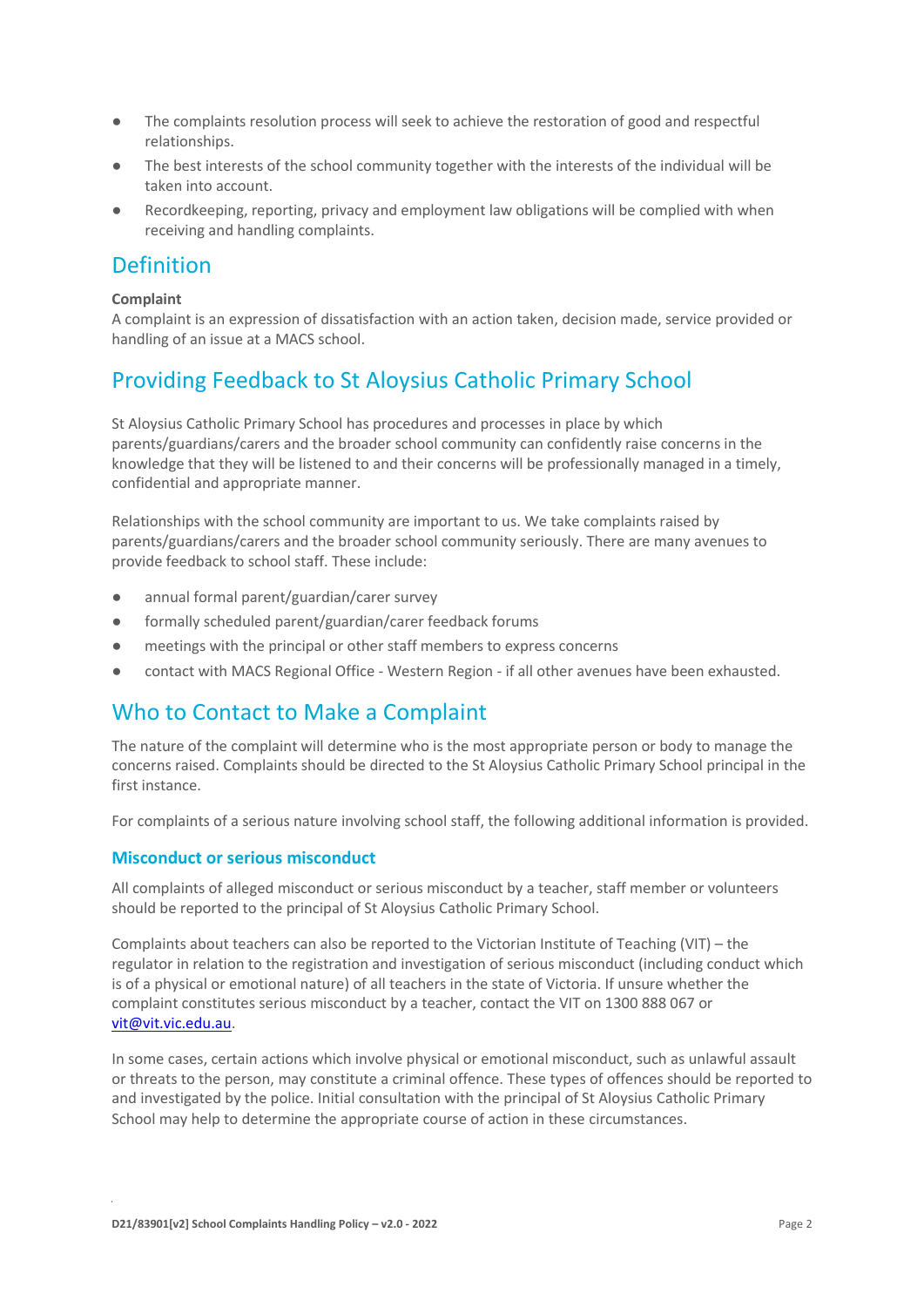#### **Child abuse (including sexual offences)**

Child abuse includes any instances of physical or sexual abuse (including grooming), emotional or psychological harm, serious or significant neglect and family violence involving a child.

Complaints of alleged child abuse (including sexual offences) of children or school students should be reported to the principal of St Aloysius Catholic Primary School.

There are legal obligations on all adults to report child abuse to police once a reasonable belief is formed that a sexual offence may have been committed against a child.

Failure to disclose a sexual offence against a child is a criminal offence under section 327 of the *Crimes Act 1958* (Vic.) (Crimes Act) and applies to all adults (18 years of age and over) in Victoria.

Communication with children under 16 years of age by teachers, staff or any other person to prepare or groom a child for future sexual activity is a criminal offence under section 49M(1) of the Crimes Act and must be reported to the police. The offence of grooming applies to any person aged 18 years or over and does not apply to communication between people who are both under 18 years of age.

#### **Complaints against the principal of St Aloysius Catholic Primary School**

In the case of a complaint involving the principal of St Aloysius Catholic Primary School, the appropriate MACS Regional General Manager should be informed immediately.

MACS Regional Offices are located in the north, south, east and west of metropolitan Melbourne. Contact details are listed at the end of this policy.

#### **Complaints against the clergy or other persons involved in religious ministry**

If the complaint relates to the clergy or other persons involved in religious ministry with St Aloysius Catholic Primary School, the complainant should contact and seek advice from the Professional Standards unit of the Vicar General's Office in the Archdiocese of Melbourne, 383 Albert Street, East Melbourne. Visit [www.melbournecatholic.org](http://www.melbournecatholic.org/) or contact 03 9926 5677. If the person is a member of a religious order, the complainant should also contact the provincial head or professional standards office of that congregation or religious order.

#### **Anonymous complaints**

St Aloysius Catholic Primary School endeavours to address and respond to all complaints. In some situations, we may not be able to fully address complaints that are made anonymously or without sufficient detail being provided to enable an inquiry or resolution of the matter. To ensure procedural fairness, respondents have a right to know the particulars of the allegations being made against them and be given an opportunity to respond to them. Where possible, complainants are encouraged to give their names and to be reassured that we will deal with complaints professionally and in accordance with procedural fairness and confidentiality. If the complainant wishes to remain anonymous, it is at the principal's discretion what, if any, action will be taken. Anonymous complaints will be recorded in the same manner that all other complaints are recorded.

#### **Complaints in relation to Information Sharing Schemes**

St Aloysius Catholic Primary School is a prescribed Information Sharing Entity (ISE) that may share information under the Child Information Sharing Scheme (CISS) and the Family Violence Information Sharing Scheme (FVISS).

The school, as an ISE, may receive complaints from individuals in relation to its conduct as an ISE under the CISS or FVISS. It may also receive a complaint from another ISE.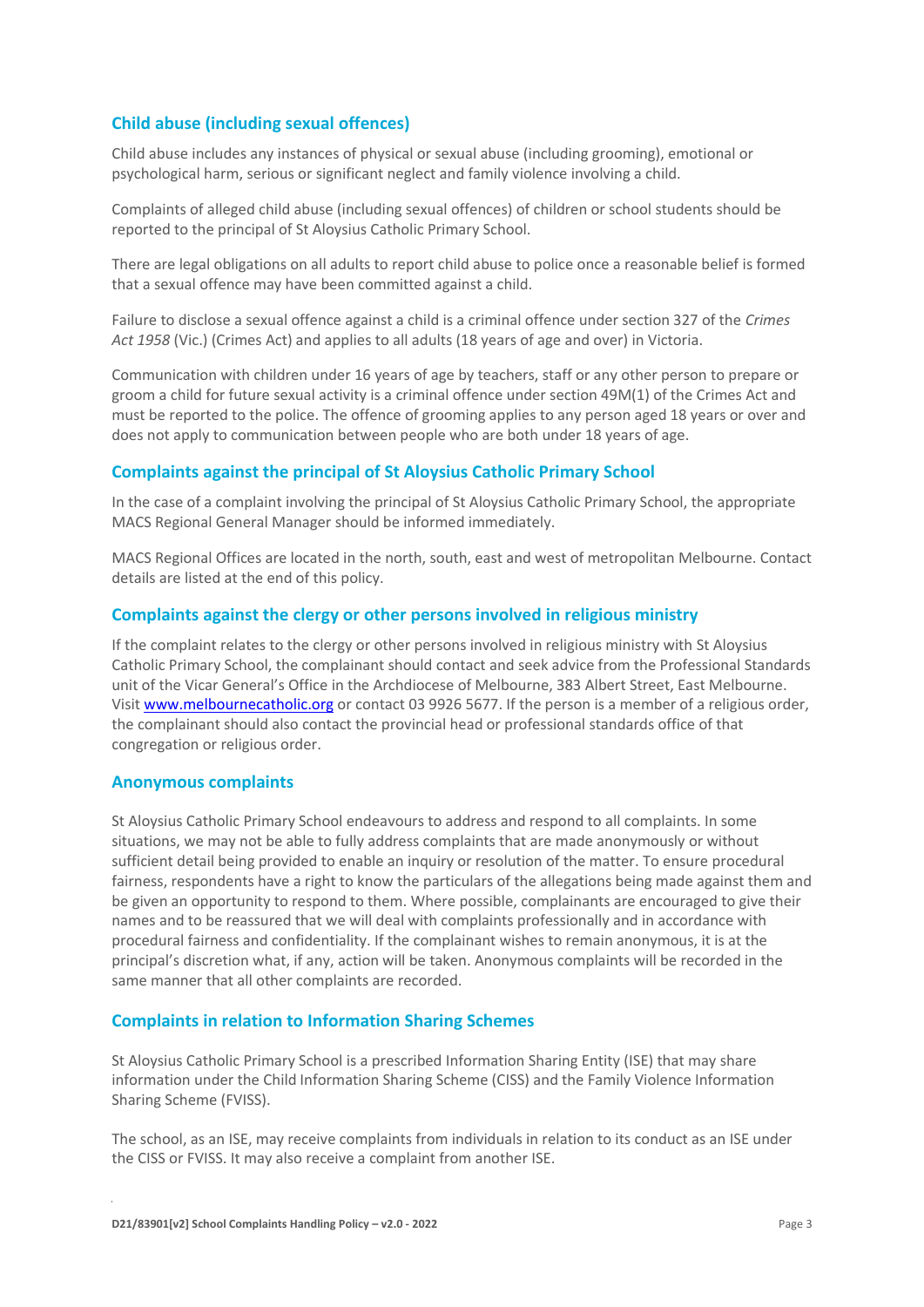The following information is recorded where a complaint is received under the CISS or FVISS:

- the date the complaint was made and received
- the nature of the complaint
- the action taken to resolve the complaint
- the action taken to lessen or prevent the issue from recurring
- the time taken to resolve the complaint
- further action taken if the complaint was not resolved.

#### **Complaints relating to reportable conduct**

Legal obligations are imposed on the MACS Head of Entity to report to the Commission for Child and Young People (CCYP), and investigate allegations of reportable conduct, where those allegations are based on a person's reasonable belief that reportable conduct or misconduct involving reportable conduct has occurred. Reportable conduct includes the following:

- sexual offences against, with or in the presence of a child
- sexual misconduct against, with or in the presence of a child
- physical violence against, with or in the presence of a child
- behaviour that causes significant psychological or emotional harm
- significant neglect.

Complaints relating to a reportable conduct allegation which meets the requisite threshold and which involves a MACS employee (which amongst others, can include a teacher, principal, volunteer or contractor) must be reported.

Complaints of reportable conduct in relation to an employee (other than a principal) at a MACS primary school or MACS secondary college should be reported to the principal of the school. Complaints of reportable conduct involving a principal at a MACS primary school or MACS secondary college should be reported to the MACS Regional General Manager.

Further information can be found in the School's Reportable Conduct Policy *[insert link]*.

## Procedures for Complaints about Issues at St Aloysius Catholic Primary School

St Aloysius Catholic Primary School has developed and maintains a fair, effective and efficient complaintshandling procedure so that complaints about events or decisions at St Aloysius Catholic Primary School can be addressed. The following steps can guide the procedure in making a complaint about issues arising at St Aloysius Catholic Primary School.

#### **Clarify the issue**

- Be clear about the topic or issue to be discussed.
- Be mindful of the need to ascertain all the facts relating to the circumstances of the topic or issue.
- Think about what would be an acceptable outcome.
- Check and observe the St Aloysius Catholic Primary School complaints handling policy.

#### **Making the complaint**

- Write an appropriate note or email to the relevant person (e.g. classroom teacher) outlining your concerns.
- Make an appointment to speak via phone or in person with the relevant person/s.
- Consider speaking with the St Aloysius Catholic Primary School student wellbeing leader, if appropriate.
- Arrange meeting times or phone calls through the St Aloysius Catholic Primary School office.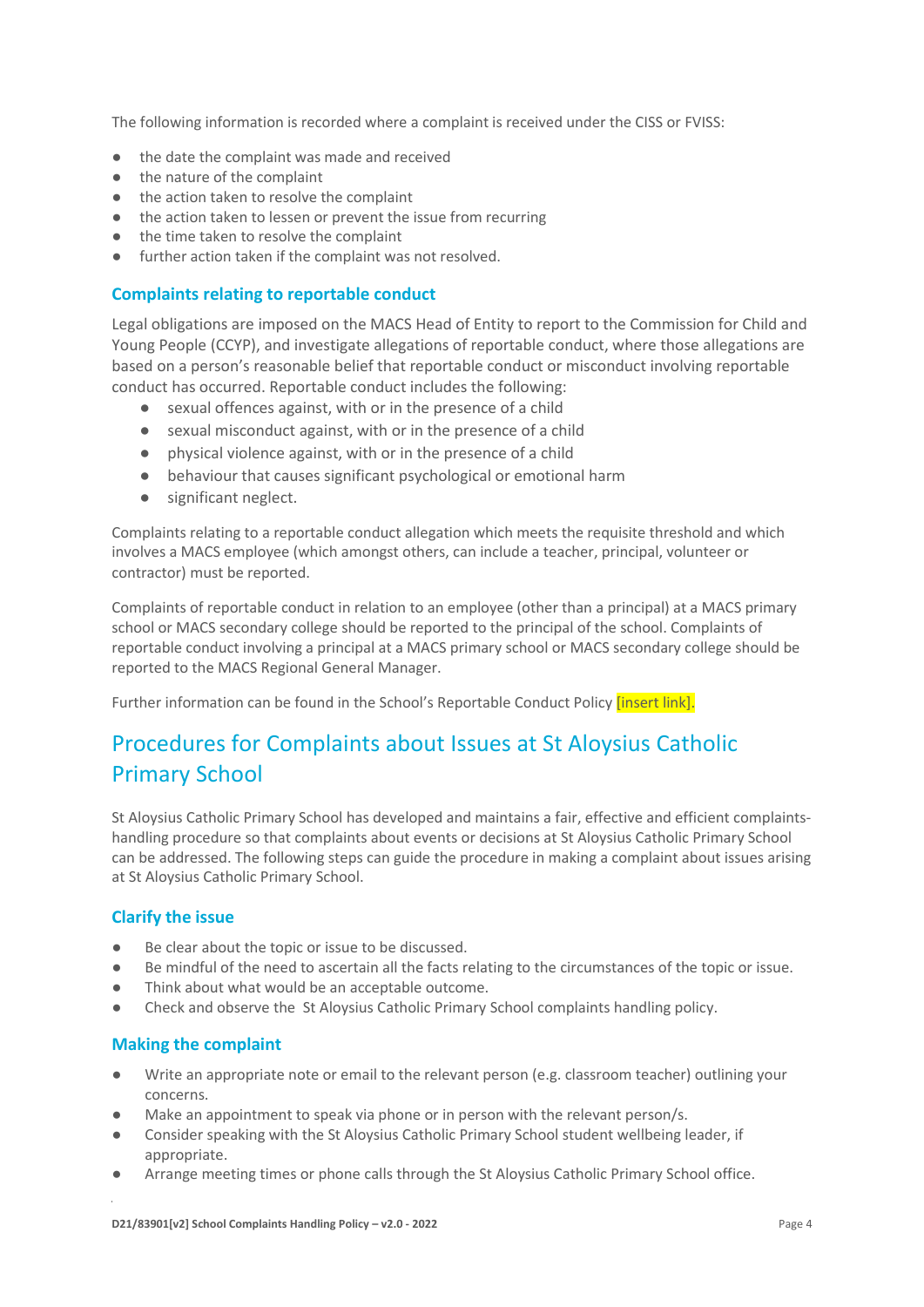Ensure the relevant person/s is given a reasonable amount of time to take the steps required to resolve or address the concerns.

#### **Contact the principal or deputy principal**

- If the issue remains unresolved after discussion with the relevant person/s at the school, request an appointment, through the St Aloysius Catholic Primary School office, to discuss the concern with the principal or deputy principal.
- The principal may be represented by another senior staff member. If the relevant staff member is going to be present at the meeting, the meeting time is more likely to occur outside classroom hours.

### Expectations of and Information for Parents/Guardians/Carers

In making a complaint, St Aloysius Catholic Primary School requests and expects that the complainant will:

- raise the concern or complaint as soon as possible after the issue has arisen
- communicate and respond in ways that are constructive, fair and respectful
- provide complete and factual information about the concern or complaint
- observe confidentiality and a respect for sensitive issues
- act in good faith to achieve an outcome acceptable to all parties
- have realistic and reasonable expectations about possible outcomes/remedies.

If your concern/complaint relates to your treatment or your child's treatment by another student, students or family member while at St Aloysius Catholic Primary School, we expect that you will refer your complaint directly to the school, via your child's class teacher, deputy principal or principal. Under no circumstances should you approach another student in the care of the school to discuss the issue or chastise them. Direct contact with parents to resolve the matter is also discouraged if the complaint pertains to issues or incidents that have arisen at the school.

Parents/guardians/carers making complaints are to be respectful, confidential and courteous. Parents/guardians/carers who are unreasonable, threatening or discourteous can expect their discussions with the principal to be terminated until such time as an alternative discussion time is arranged by the school.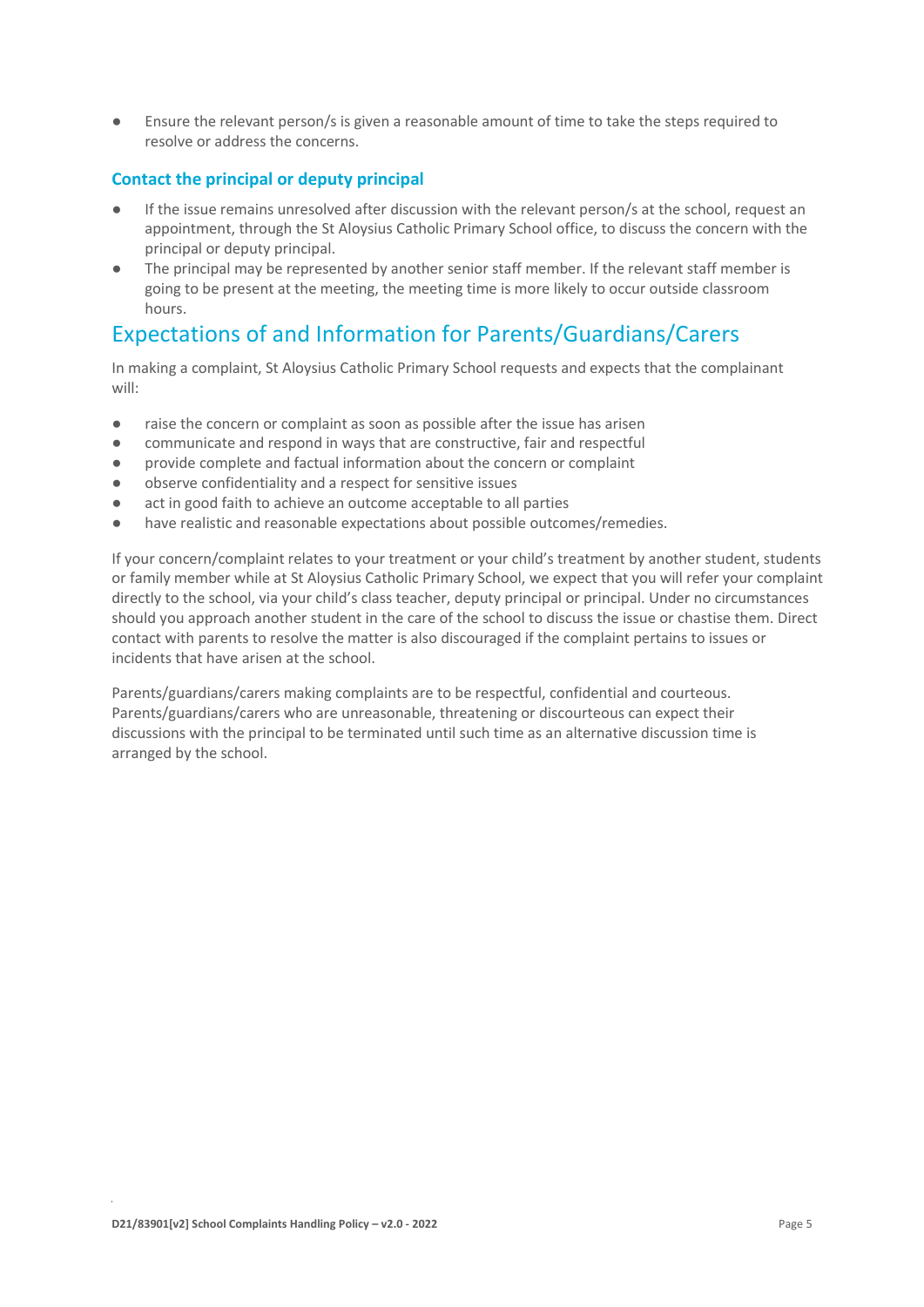## Process for Dealing with Complaints

The school will record the details of all complaints including the name and contact details of the persons making the complaint. The school will then refer the complaint to the most appropriate person to undertake an inquiry. There will be many occasions that this will be someone other than the principal. The staff member conducting the inquiry may conduct a preliminary inquiry or communicate with the parent to discuss the matter further.

If the scope of the inquiry is beyond the capacity or jurisdiction of the school, the matter will be referred to the MACS Regional General Manager and the parent/guardian/carer will be informed of the referral.

Parents/guardians/carers discussing complaints with the principal may be accompanied by a support person. The support person can be a family member, a friend or a professional with knowledge of the student. Any person acting in a professional capacity on behalf of the parents/guardians/carers must provide their occupational details and full name prior to the meeting being held. It is at the principal's discretion if an external professional is a participating member of any school meeting. The support person may encourage and facilitate sharing of parent/guardian/carer knowledge, perception and issues. The support person should support a positive working relationship between all parties. The support person does not speak on behalf of parents/guardians/carers when discussing complaints with the principal.

Any inquiry conducted by the school will be done so in a timely, efficient and confidential manner, ensuring the fair principles on natural justice are applied for all. Parents/guardians/carers will be provided with an anticipated timeframe for a resolution. The staff member conducting the inquiry will record the details of the inquiry.

Privacy laws may prohibit information being provided to the complainant of any specific action that has been taken in relation to individuals about whom the complaint has been raised.

The school will ensure that all records are maintained in accordance with its obligations under the [Public](https://prov.vic.gov.au/recordkeeping-government/standards-framework)  [Record Office Victoria Recordkeeping Standards.](https://prov.vic.gov.au/recordkeeping-government/standards-framework)

## Outcomes of Complaints

Outcomes of complaints and grievances can include the following:

- $\bullet$  an apology either verbal or written
- mediation with an internal or external mediator
- an official warning
- disciplinary action
- a behavioural contract (in the case of a student)
- pastoral or spiritual care
- an understanding that the behaviour will not be repeated
- a change in policy or procedure.

### Complaint Escalation

If the matter cannot be resolved at the school level, or if the complaint is about the principal of St Aloysius Catholic Primary School, complainants may contact the relevant MACS Regional Office. Alternatively, parents/guardians/carers may lodge a complaint online a[t www.macs.vic.edu.au/Contact-](http://www.macs.vic.edu.au/Contact-Us/Complaints.aspx)[Us/Complaints.aspx.](http://www.macs.vic.edu.au/Contact-Us/Complaints.aspx)

When a complaint is serious or the complaint is not resolved after the involvement of the MACS Regional General Manager, it may be referred to the MACS Executive Director for review.

If the complaint is unable to be resolved to the satisfaction of the complainant, but the matter is however finalised, the complainant has the right to seek alternative independent or other advice, or contact other